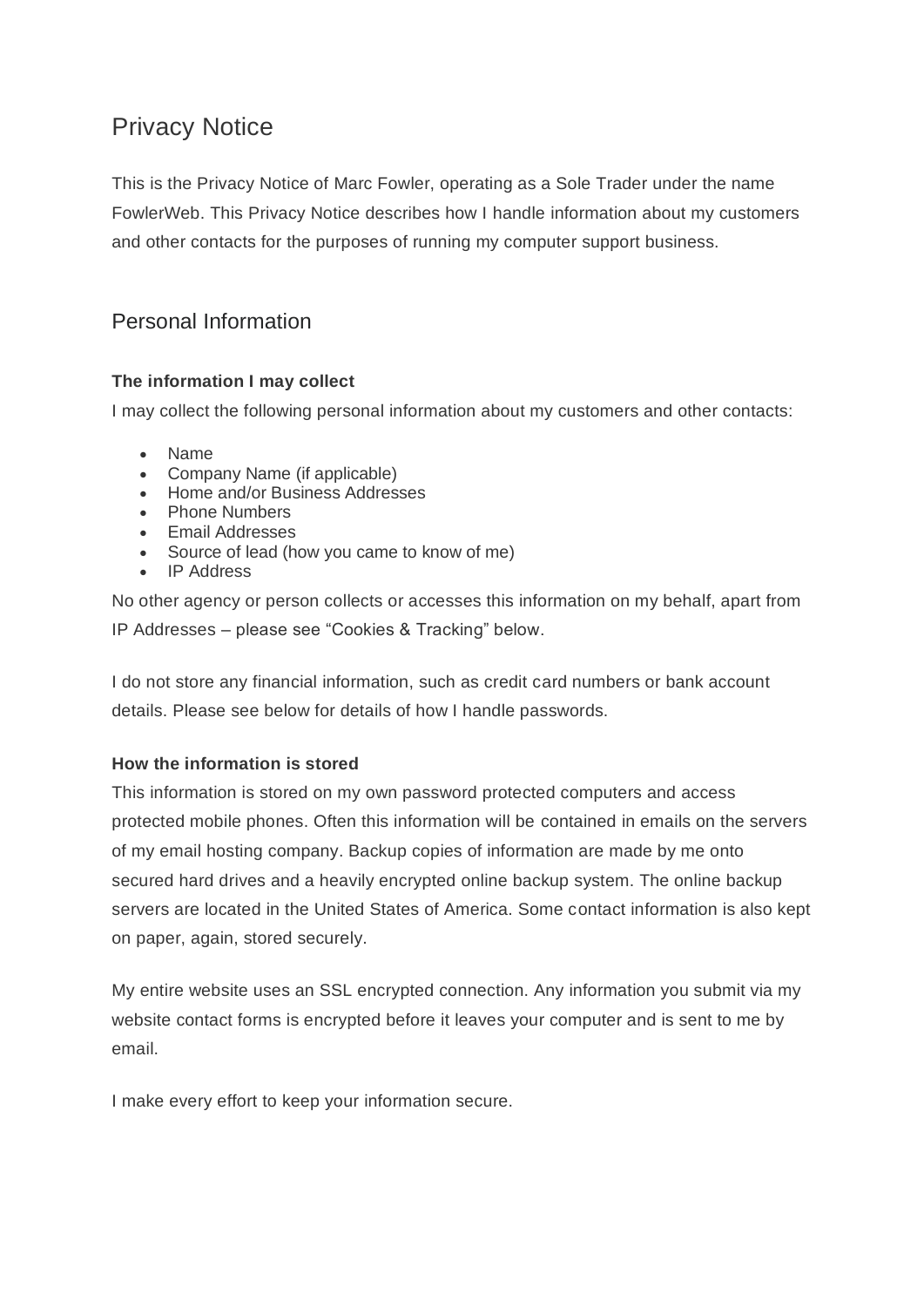#### **How information is used**

This information is used only for the purpose of carrying out my business, enabling me to contact and support my customers and other contacts.

#### **How long information is kept**

The contact information I collect stays saved on my computers and backups. Any highly sensitive information like passwords is kept only as long as needed to carry out the job it was acquired for. Information about a person will be removed from my systems if requested by them in writing. A follow up phone call will be made first to ensure the request is genuine.

#### **Information is never shared**

Your information will never be shared with any other business or individual without your express consent.

I never have, and never will, sell your information to another business, organisation or individual.

#### **Passwords**

As you would expect, passwords crop up often in my line of work. I will only ever ask for a password if it is necessary. I will explain why it is required. Refusal to give a password is perfectly acceptable and will not cause offence, but may impede or prevent me from solving some of your issues. I rarely write passwords down. Any password you share will not be stored with anything identifying it as yours. Any note of a password will be destroyed or given back to you as soon as it is no longer needed. I will never tell anyone a password of yours without your explicit consent.

# Your Rights

You have the right to request

- To have a copy of all of the personal information I store about you
- To have any of the information updated
- To have any or all of your data removed from my systems

In order to carry out any of these requests I may need to ask for proof that it really is you asking.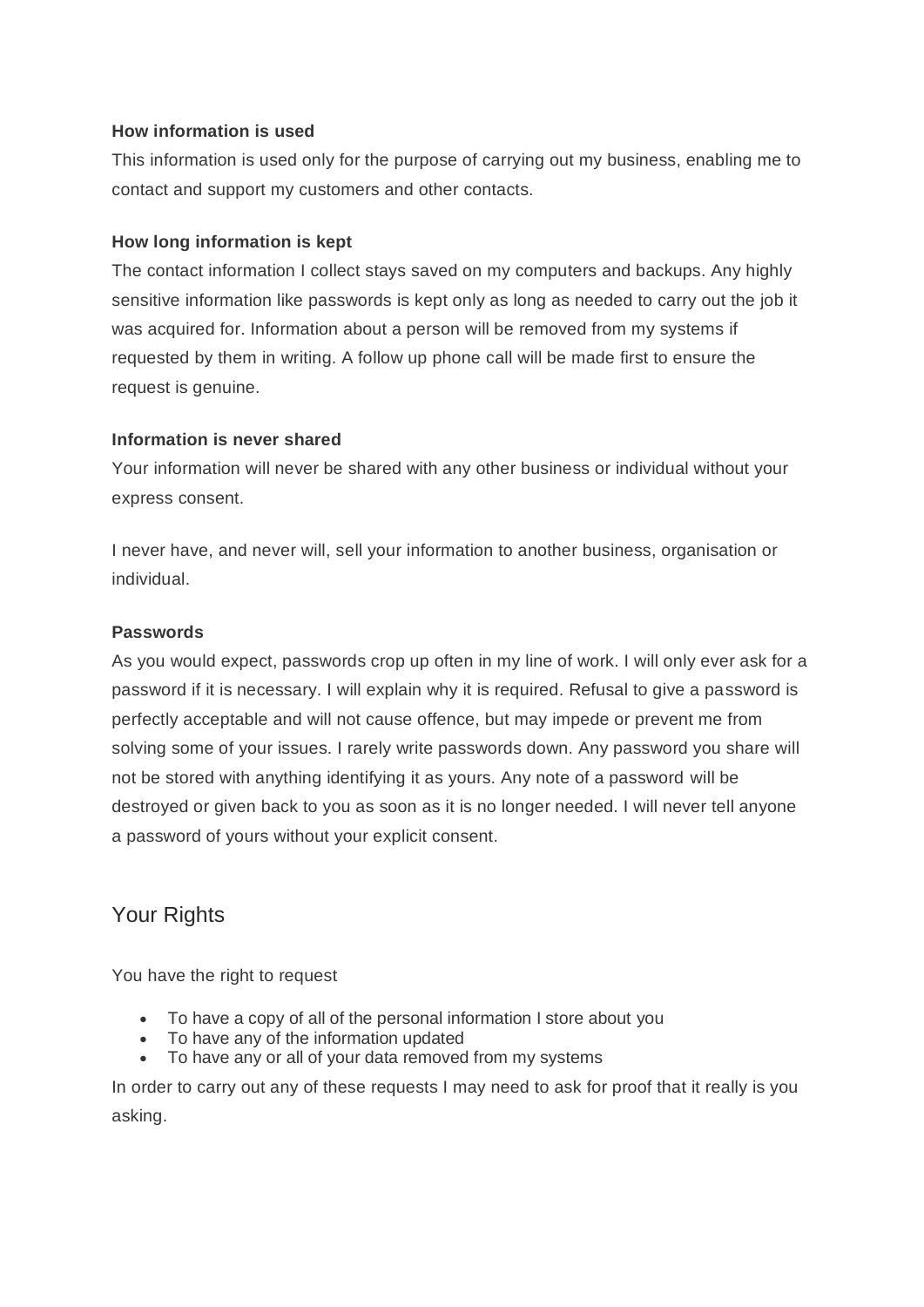To make any of these requests please get in touch with me. If you are not satisfied with my response or believe I am processing your personal data not in accordance with the law you can complain to the Information Commissioner's Office (ICO).

### **Marketing**

Your data will never be sold or passed on to third parties.

If you have consented, I may contact you with occasional emails. These emails will be designed to be informative. On occasion they may promote my services.

If you have been receiving marketing emails from me and would now prefer to opt-out, please contact me and I will remove you from my mailing list. You will also find a link to unsubscribe directly within any marketing email you receive.

# Security Breaches

Every effort is made to keep your data secure and out of the wrong hands. However, should there be a breach at any time and your data has been involved, I will contact both you and the relevant authorities directly.

# Cookies & Tracking

My website uses Google Analytics. This saves basic tracking cookies on the computers which view it. The analytics data is seen only by myself, purely to help me understand how people are using my website. It gives me statistics on which pages are visited, dates and times of page views, web browsers used – that sort of thing. No names or identifiable information is collected. The data is not shared with anyone else.

Your IP address will also be recorded if you send me a message using a contact form on my website. This is purely to help me prevent spam submissions.

Marketing emails I send will give me some information about which emails have been opened.